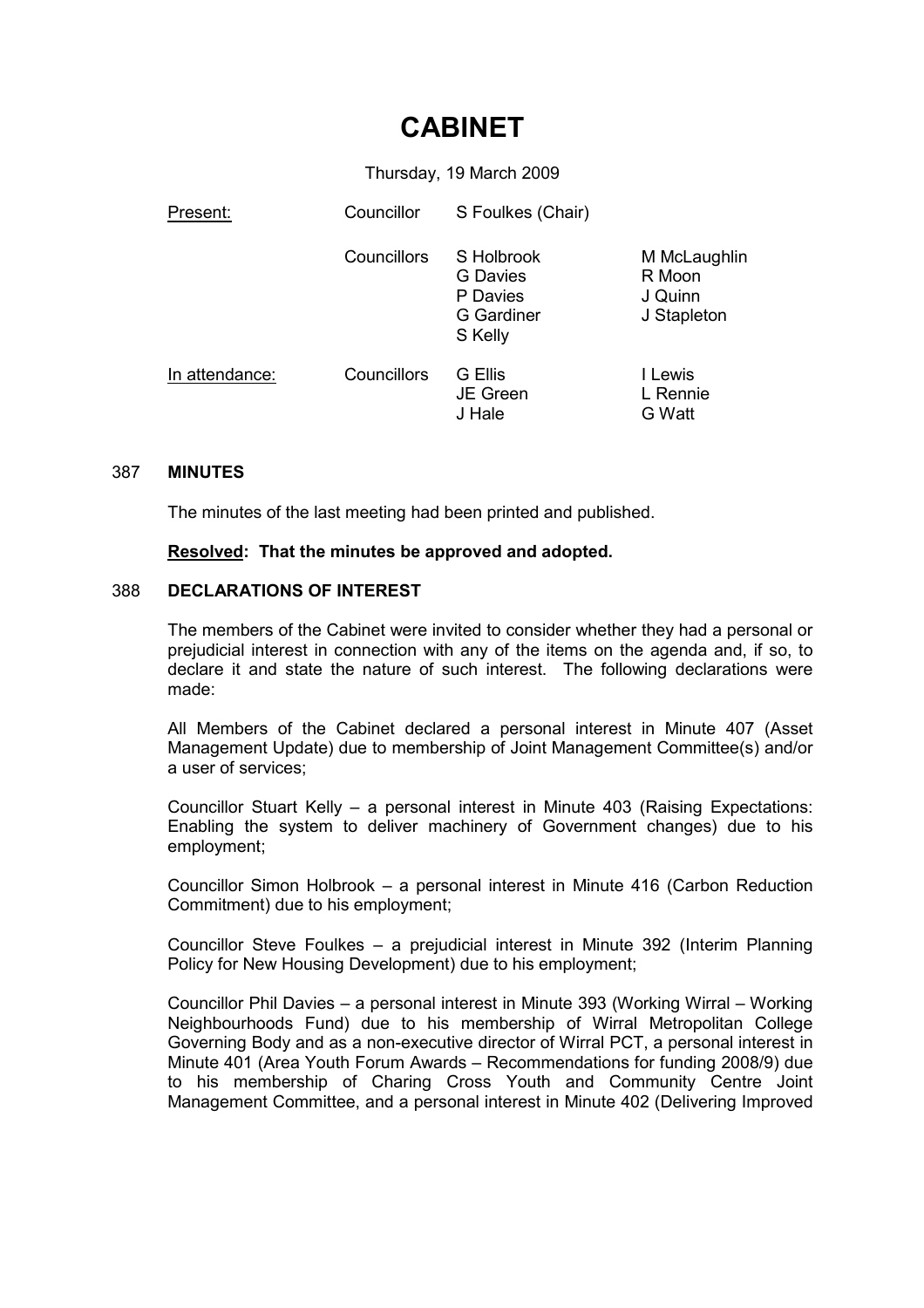outcomes for vulnerable children, informed by the Children's Social Care review) due to his membership of the Board of Tranmere Together;

Councillor George Davies – a personal interest in Minute 391 (Secondary School Review: amended consultation options for Phase 1 schools and school status update) due to his membership of governing bodies of schools mentioned within the report and a personal interest in Minute 393 (Working Wirral – Working Neighbourhoods Fund) due to his membership of Wirral Society for the Blind and partially sighted;

Councillor Jean Stapleton – a personal interest in Minute 401 (Area Youth Forum Awards – Recommendations for funding 2008/9) due to her membership of Charing Cross Youth and Community Centre Joint Management Committee; and

Steve Maddox, Chief Executive – a personal interest in Minute 393 (Working Wirral – Working Neighbourhoods Fund) due to his membership of Wirral Metropolitan College Governing Body and Minute 405 (Connexions Transition) due to his membership of the Board of Connexions (Greater Merseyside) Limited.

#### 389 PROGRESS TOWARDS THE TRANSFORMATION OF ADULT SOCIAL SERVICES - FINANCIAL ISSUES

The Director of Adult Services highlighted to members a number of proposed actions regarding financial issues affecting the Department of Adult Social Services. They included Fair Access to Care; fees payable to Residential & Nursing homes, Supported Living Providers and Domiciliary Care Providers and the transfer to the Local Authority of NHS – Wirral (Primary Care Trust) Funding for Learning Disability Services.

The Leader of the Council indicated that he was minded to recommend deferral of part of the recommendation. The Cabinet Member for Social Care and Inclusion indicated that she had requested further information on a number of matters relating to residential and nursing homes and felt it was appropriate that the matter be brought back to the next meeting of the Cabinet.

Councillor McLaughlin moved an amendment, duly seconded and it was -

### Resolved: That

(1) with regards to Fair Access to Care Services, the decision to continue to provide social care services to individuals in Wirral who have critical and substantial needs be endorsed;

(2) with regards to Supported Living, to pay £13.18 per hour rate to all providers who have indicated they would accept the proposal and give 3 months notice to terminate contracts with providers who have refused. Work to be undertaken to establish if there is a business case to implement a detailed banded model of needs and fees during 2009/2010. This work to be carried out in consultation with providers and if proven further proposals be brought to Cabinet in order for the model developed to be introduced on 1 April 2010.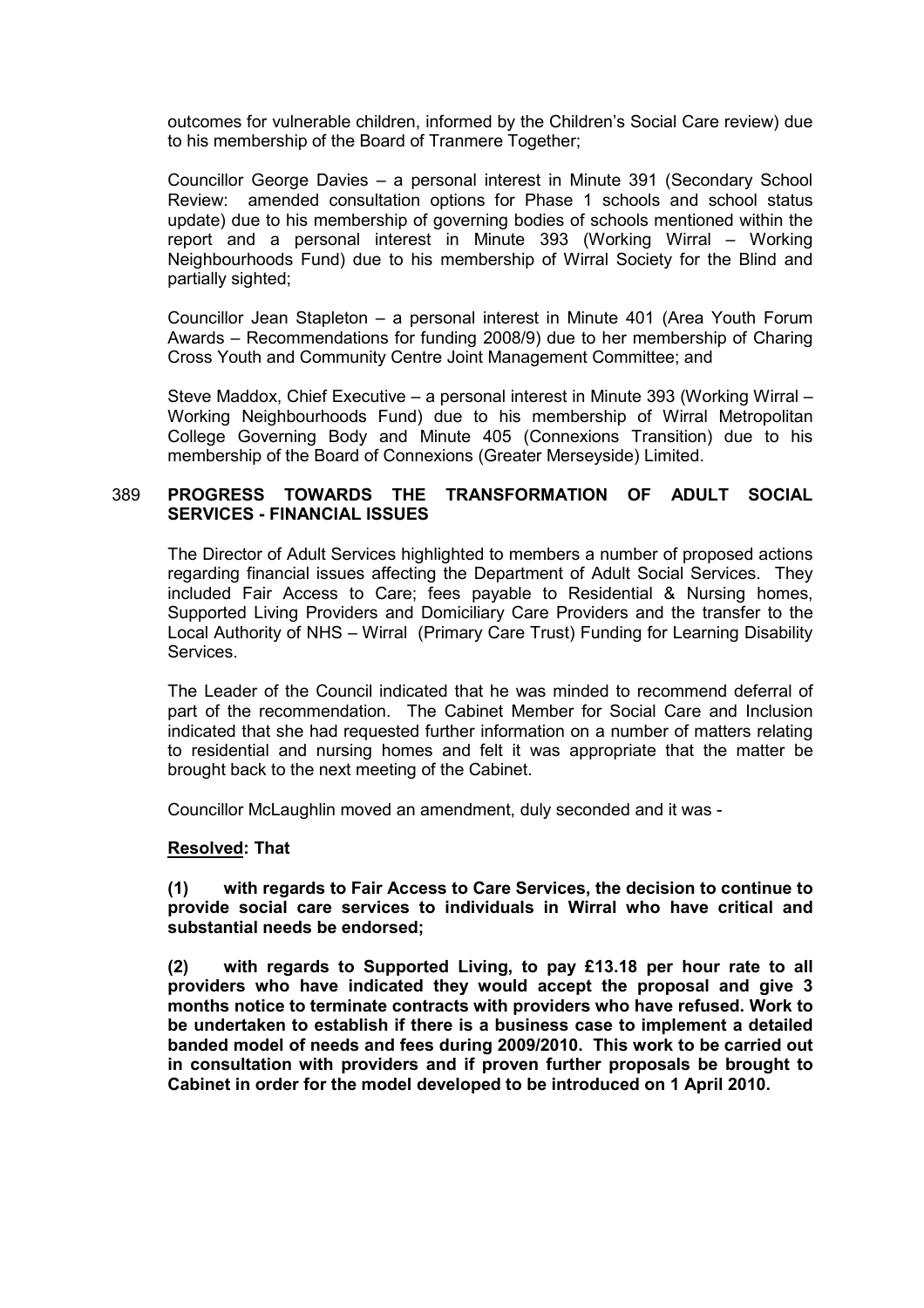findings of careful scrutiny of services following Baby P; the requirements set out in the Children and Young Person's Act 2008, the Children and Young People's Plan, Local Area Agreement and the Council's Corporate Plan. Cabinet's approval was sought to implement the following changes from agreed budget growth of £690,000.

The Cabinet Member for Children's Services and Lifelong Learning welcomed the report and the measures set out in the report which would strengthen the ability of social workers to spend time with children.

## Resolved: - That

(1) the strategy set out in the report be approved;

(2) uncommitted 2008/09 ABG (up to £260,100) be carried forward in to 2009/10;

(3) the report be referred to Employment & Appointments Committee; and

(4) the Director of Children's Services and the Director of Law, HR and Asset Management prepare a further report for Cabinet setting out proposed remodelling of legal support for children, in the light of changed circumstances.

#### 403 RAISING EXPECTATIONS: ENABLING THE SYSTEM TO DELIVER MACHINERY OF GOVERNMENT CHANGES

The Director of Children's Services outlined the current stage in preparing for the transition of commissioning and funding of post-16 provision from the Learning and Skills Council to the Local Authority. The full transfer of commissioning and funding of post-16 funding would take place in 2010.

### Resolved: -That

(1) the Stage 2 Application be approved for submission to Government Office North West; and

(2) the Director of Children's Services be requested to report back on staffing and financial implications of these changes as they arise.

## 404 REVIEW OF PRIMARY SCHOOL PLACES - OUTCOME OF FURTHER CONSULTATIONS ON A JOINT CHURCH SCHOOL IN LEASOWE

Cabinet were advised of the outcome of the further consultation process which had taken place in the Leasowe and Wallasey areas in respect of the option to establish a Joint Church school in Leasowe. The option was previously consulted upon in Spring 2007 during Phase 3 of the Primary Places Review. The report described the option, the responses to it, and made recommendations with regard to statutory proposals in relation to the option.

### Resolved – That